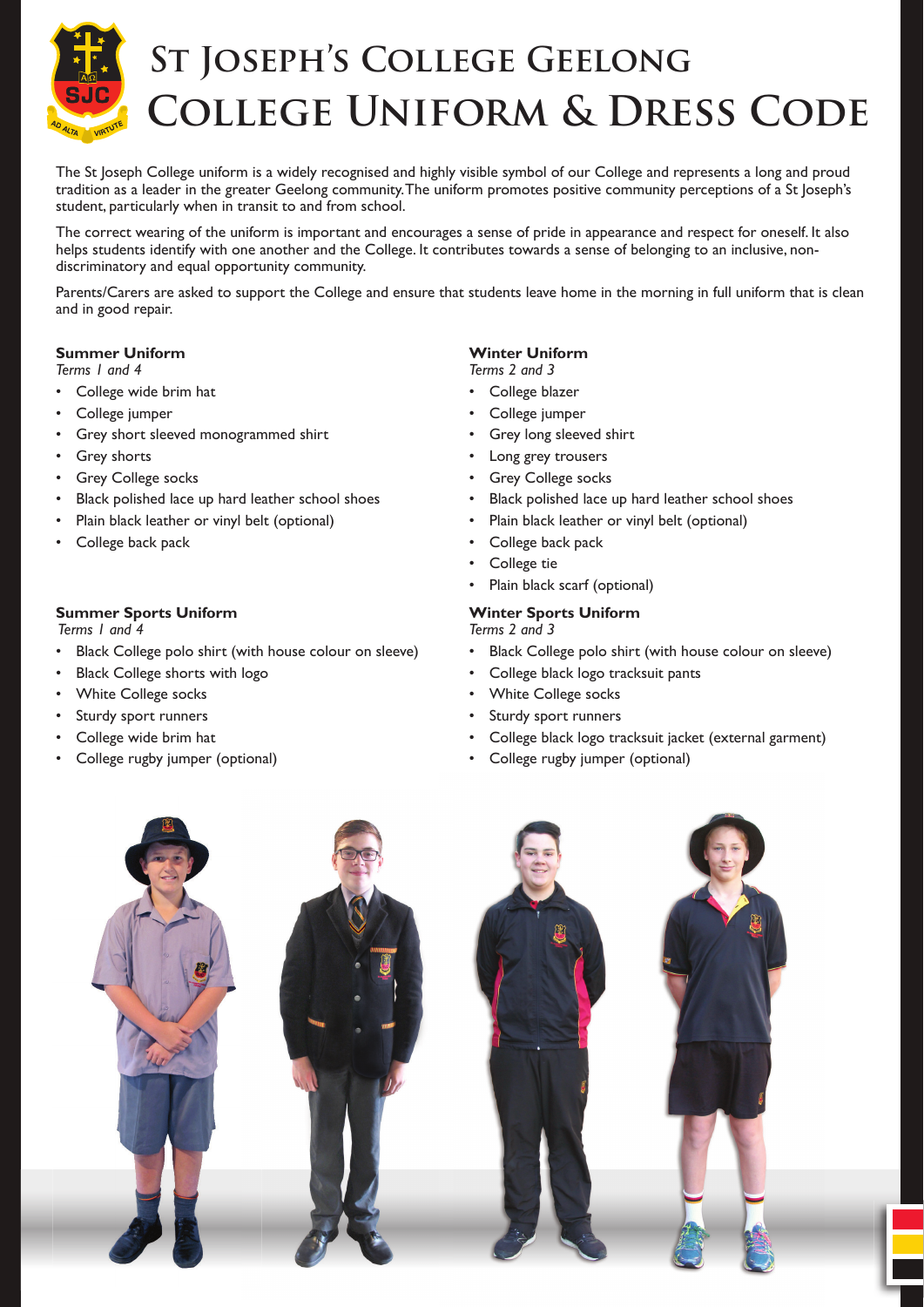# **General**

- Students may elect to wear their Winter uniform during Terms 1 and 4, especially if it is cold. It must, however, be the complete Winter uniform, including blazer. A combination of Summer and Winter uniform in not permitted.
- Students are permitted to wear their sports uniform on the day of the double Physical Education class. Students may wear shorts to and from the College, however, in Term 2 and 3, they are required to wear the full tracksuit as the outer garment.
- No item of clothing, accessory or jewellery may be worn unless listed.

### **Blazer**

- The College blazer must be worn as the outer garment to and from school in Terms 2 & 3.
- Students travelling by car must be wearing the blazer upon arrival and departure.
- Cyclists need not wear the blazer while riding to and from school, however, the blazer must be carried with them.

## **Shirts and ties**

- The top button on the Winter uniform shirt must be done up at all times.
- Ties must be done up so as to cover the top button.
- If a shirt collar is too tight then the top button must be moved so as to allow it to be done up, or the shirt must be replaced.
- Long sleeve Winter shirts must be tucked in at all times. If a shirt comes out during physical activity then it must be tucked in at the completion of the activity.

## **Extra layers**

- During periods of cold, students may only wear thermals, singlets, t-shirts or extra layers if they are not visible under the College shirt.
- College rugby tops and tracksuit tops may not be worn as extra layers with Summer or Winter uniform.
- Non-school jumpers or jackets may not be worn as an extra layer.

## **HATS**

- It is compulsory for students to wear the College broad brimmed hat in Terms 1 and 4, to and from school, at recess, lunch and during outdoor activities.
- Hats should not be worn in the classroom.
- Non-school headwear such as beanies or baseball caps are not permitted.

#### **Footwear**

- School shoes should be regularly cleaned and polished.
- Flat-soled, runner-type, casual, street or skate shoes are never to be worn, even if they are all-black.
- Brands such as Dr Martens, Volley, Vans, Globe, DC, Element, Nike and Adidas, as well as others, all carry a product that is promoted by retail outlets as a 'school shoe'. However all are unacceptable at St Joseph's College.
- The only acceptable footwear when school shoes are broken or misplaced is a sturdy PE sports runner.

#### **Hair**

- Students are expected to be clean shaven every day with short side-burns.
- Hair must be neat and clean and not cover or hang over the face.
- Collar length hair must be tied back with a hair tie or elastic band. In case of breakage a spare should be carried.
- Outrageous hair styles or colours are not permitted.

# **TATTOOS**

Tattoos are never to be visible.

# **Jewellery**

- A pair of plain studs (gold or silver), one in each lower lobe of the ear, is permissable.
- New piercings elsewhere should only be done during summer holidays so as to allow time for the healing process.
- Students will be asked to remove any piercing while in school uniform or on a school activity.
- With the exception of religious crucifixes, rosary beads, scapulars or wristwatches, jewellery such as necklaces, bracelets and wrist bands are not permitted.
- Other culturally significant jewellery must first be approved by a YLC or House Coordinator before it can be worn.